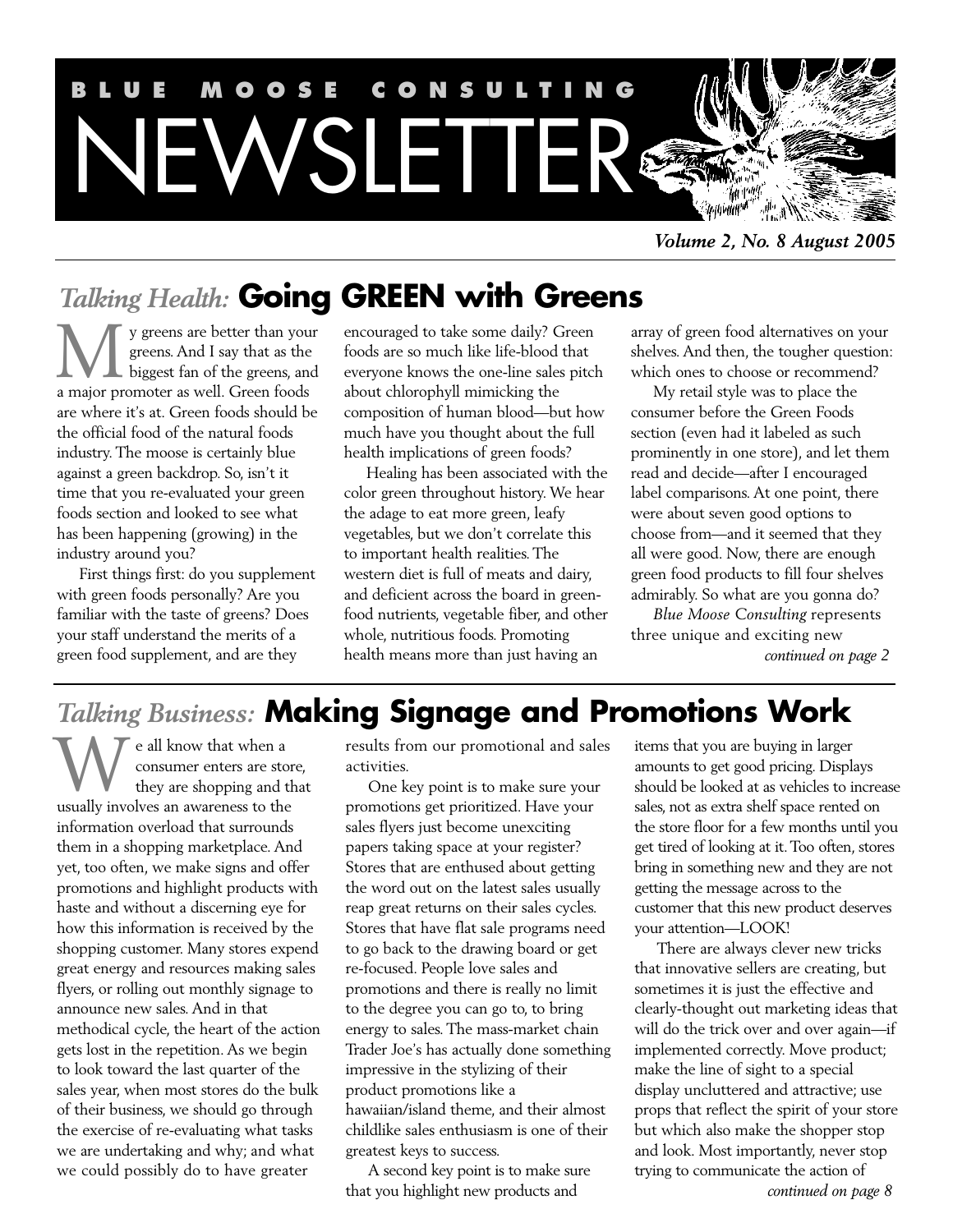# **Going GREEN with Greens**

*continued from page 1*

additions to the green foods category, and each is an improvement upon those products that preceded it. The most confident stores will just pick up all three and say that variety is strength in sales, and that selling greens is what we are all about. For others, it may mean that picking up one green food item means eliminating another (the sad state of business today), and for many this will mean dropping a product they have grown to trust like an old friend. So, before I present these new beauties, I ask you to consider the "more the merrier" approach, and expanding the greens section in your store. Highlight and promote your green foods products. The mission we have chosen is to educate people to make more healthful decisions, and what better place than with more greens! How about a big banner outside (or a window poster) that states: Green Foods inside, for your Optimal Health.

# **Surf and Turf**

**Bluebonnet Nutrition** is rolling out innovative product after product. I remember when stores picked up

everything new that seemed laudable from all the major brands; and they just expanded their repertoire. If this were the case, Bluebonnet would be this region's best-selling line. Don't

blink, because their market share is growing faster than barley grass. One of the greatest things about Bluebonnet is that they will not saturate your shelves with me-too products: each of their new offerings is innovative, and the result of meticulous research into the most current trends and information on nutrition. Hats off to Carl Germano and the whole research & development staff there.

The new *Super Earth Green Utopia* is truly a perfect blend of life-giving nutrients. How is it different? *Green Utopia* has more sea grasses and sea vegetables than any comparable product on the market. This mirrors the naturalists' claims that seaweeds are integral to optimal health for everyone. It is a grass blend of 4247 mg of the healthful "surf and turf" of sea and land grasses (green kamut, alfalfa, barley,

spirulina, chlorella, red marine algae, kelp, dulse, fucus, kombu). Doubly, *Green Utopia* has the highest "sprout blend" of any green product on the market. Thirteen different foods, sprouted for their



abundant natural sources of protein, chlorophyll, vitamins, minerals, amino acids and glucosinolates.

Following a tradition of highly credible, conservative and yet versatile compounding that is becoming Bluebonnet's trademark, *Green Utopia* also has an

innovative fiber blend made up of fruit and grain fibers that will bring an understanding smile to your face: whole foods for soluble and insoluble fiber—very appealing to the label-reader. *The American Heart Association* recommends total dietary fiber intake of 25-30 gms. daily, and most consumers get less than 25 gms. Food-sourced, sound nutrition.

*continued on page 6*

## *IN THE NEWS:* **PROBIOTICS ESSENTIAL FOR HOSPITAL STAYS**

*HARRISBURG, Pa. (July 13)*—More than 11,600 patients contracted infections during hospital stays in Pennsylvania last year—and nearly 1,800 of them died, according to a new report by a state agency that tracks health care trends. Pennsylvania is one of at least a half-dozen states that require hospitals to report information on infections, and it is the first state to publicize its findings.

Supporters of the reporting requirement have said collecting and analyzing the data would help hospitals improve cleanliness, potentially reducing both the number of infections that patients pick up and the cost of health insurance. Hospital-acquired infections in Pennsylvania added \$2 billion to hospital costs and extended hospital stays by 205,000 days last year, according to the report by the Pennsylvania Health Care Cost Containment Council.

"The deaths associated with those patients and the costs associated with those patients are astounding," said Marc P. Volavka, the council's executive director. "These numbers, even on their own, stand as a clarion cry to take action." Officials at the council said they suspect the

actual incidence of infection is higher because of seeming inconsistencies in the quarterly reports on four types of infections that hospitals were required to file last year.

The report is the council's first attempt to illustrate the problem since the state adopted reporting requirements in 2003. It is based on an analysis of nearly 1.6 million admissions to 173 general acute care hospitals in 2004.

Carolyn Scanlan, president and chief executive officer of the Hospital and Healthsystem Association of Pennsylvania, said the task of identifying hospital-acquired infections has been one of several challenges for hospitals. "It's not as clear-cut as one would like it to be, since individuals sometimes enter the hospital with infections," Scanlan said.

The other states that require hospitals to report infections are Florida, Illinois, Missouri, Nebraska and Virginia. 07/13/05 04:51 EDT

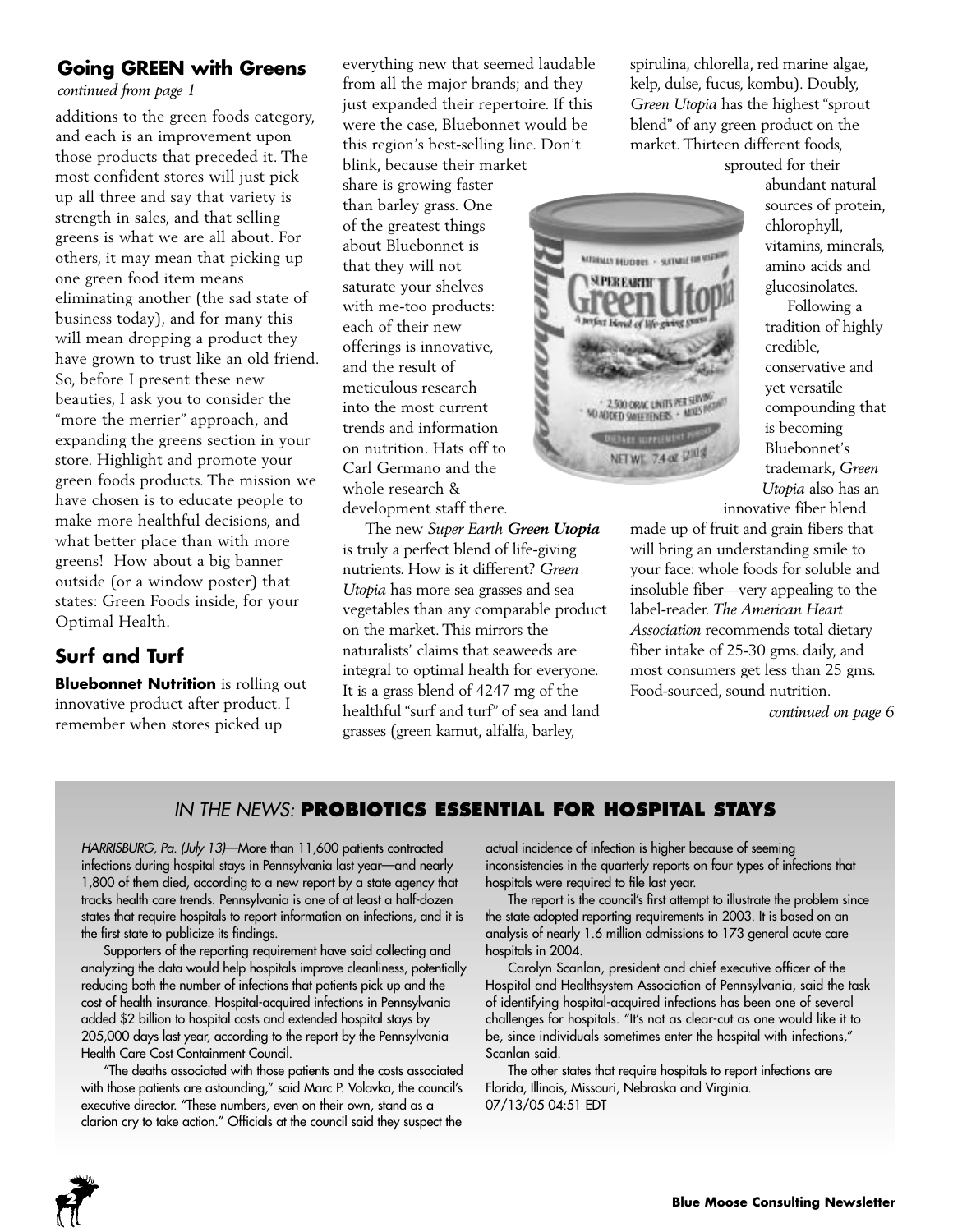

# **Back to School special 20% OFF**

- Black Elderberry Glycerite
- Children's Echinacea Glycerite
- Children's Herbal Compound
- Children's Winter Health Compound
- Mullein-Garlic compound.

#### *Energy & Emotion Special* **20% OFF Kava extracts.**

- Pharma Kava liquid extract,
- Pharma Kava capsules,
- and NEW Pharma Kava six-pack counter display
- *Special runs Aug 1 -31, available in 1, 4, 16 oz sizes*

#### *NEW PRODUCT*

**Black Elderberry Extract**, available September 1 *Sambucus nigra*, whole ripe fruit 1 oz. \$5.50–11.00 Certified Organically Grown and Custom Wildcrafted in their natural habitat. Hand-harvested fully mature, shade-dried and fully extracted

Not represented by BMC in NJ, NC



# **NORDIC NATURALS**

#### **Back To School Specials!! 15% OFF Children's DHA (180 count) and Omega 3-6-9 Teen (90 count)**

Buy these by the 144 count and have entire schools working better!!

## *New!! Nordic Naturals introduces EPA Xtra* **Introductory deal for EPA Xtra—15% OFF**

- 4:1 EPA to DHA ratio
- Super Concentrated and available from fish and fish oil only
- Great lemon taste
- Purity and freshness 3rd party guaranteed
- 60 capsules/bottle, 2 capsules/serving
- Manufactured in Norway by Nordic Naturals

#### Item # RUS-01751

Retail \$39.95, Wholesale \$23.97 deals through August 31

Not represented by BMC in NJ and parts of PA Not represented by BMC in NC, WV



#### **Introducing the most exciting green foods product on the market today! GREEN UTOPIA**

Sea greens and land grasses, a fiber blend of soluble and insoluble fiber from foods, a phytonutrient blend from foods and a great selection of energy rich sprouts!! 7.4 oz \$14.98 – \$29.95

#### *"Super Special on Super Earth"*

**25% OFF Super Earth Floor Display** featuring our most popular multiple, **Super Earth Multi-Nutrient Formula Caplets** and new **Super Earth Green Utopia Powder**. 24-ct display (16) 90-size bottles Super Earth and (8) 7.4-ounce cans Super Earth Green Utopia Powder. Refill sets available. Sale ends Sept 2.

#### *New products: great tasting, clean and unique*

- **Liquid B-12 & Folic Acid** 1000 mcg/400 mcg # 433 2 oz \$7.48 – 14.95 59 servings
- **Liquid L-Carnitine** 1100 mg vanilla bean flavor # 037 8 oz. \$11.48 – 22.95 no parabens!
- **Liquid Cal-Mag Citrate** Strawberry flavor 16 oz \$5.48–10.95

#### *Larger sizes: by demand for the connoisseur*

- 049 L-Glutamine Powder 8 oz
- 473 Pantothenic Acid 500 mg
- 867 Lycopene 20 mg 120 Softgels 919 Perfect Cranberry 500 mg
- 360 Vcaps
	- 120 Vcaps 933 Lecithin Granules 2 lb
- 553 Super Quercetin 250 Vcaps 705 Cal Mag Plus Boron 360 Vcaps 1202 Brewer's Yeast Powder 2 lb
- 737 Magnesium 400 mg 200 Vcaps
- 863 Lutein 20 mg 120 Softgels

# NEWTON homeopathics

Always safe, always effective.

#### **August Sales: Seasonal and "Back to School"**

- 1-11 per SKU **10% OFF**
- 12-23 per SKU **15% OFF**
- 24 per SKU **20% OFF**

#### **On the following products:**

- #02 Cough-Asthma
- #46 Feminine Itching
- #07 Hayfever
- #55 Pollen & Weed
- #32 Stage Fright
- #P15 Newton for Pets Skin Relief
- #F59 Nothing But Natural for Kids Hypercalm
- #F20 Nothing But Natural for Kids Tummy Upset

*Exceptional products for exceptional Results (cannot be combined with any other discounts)*

#### *Free Training CD now available from*

*NEWTON Homeopathics* NEWTON Homeopathics is pleased to offer a computer training module to their customers. The *Introduction to Homeopathy* CD consists of two parts. "Part one" reviews homeopathy basics and "Part two" introduces you to the uniqueness of NEWTON Homeopathics. Each part takes only 15 minutes to view and comes with a "mini" review which can be submitted for a "certificate of completion."

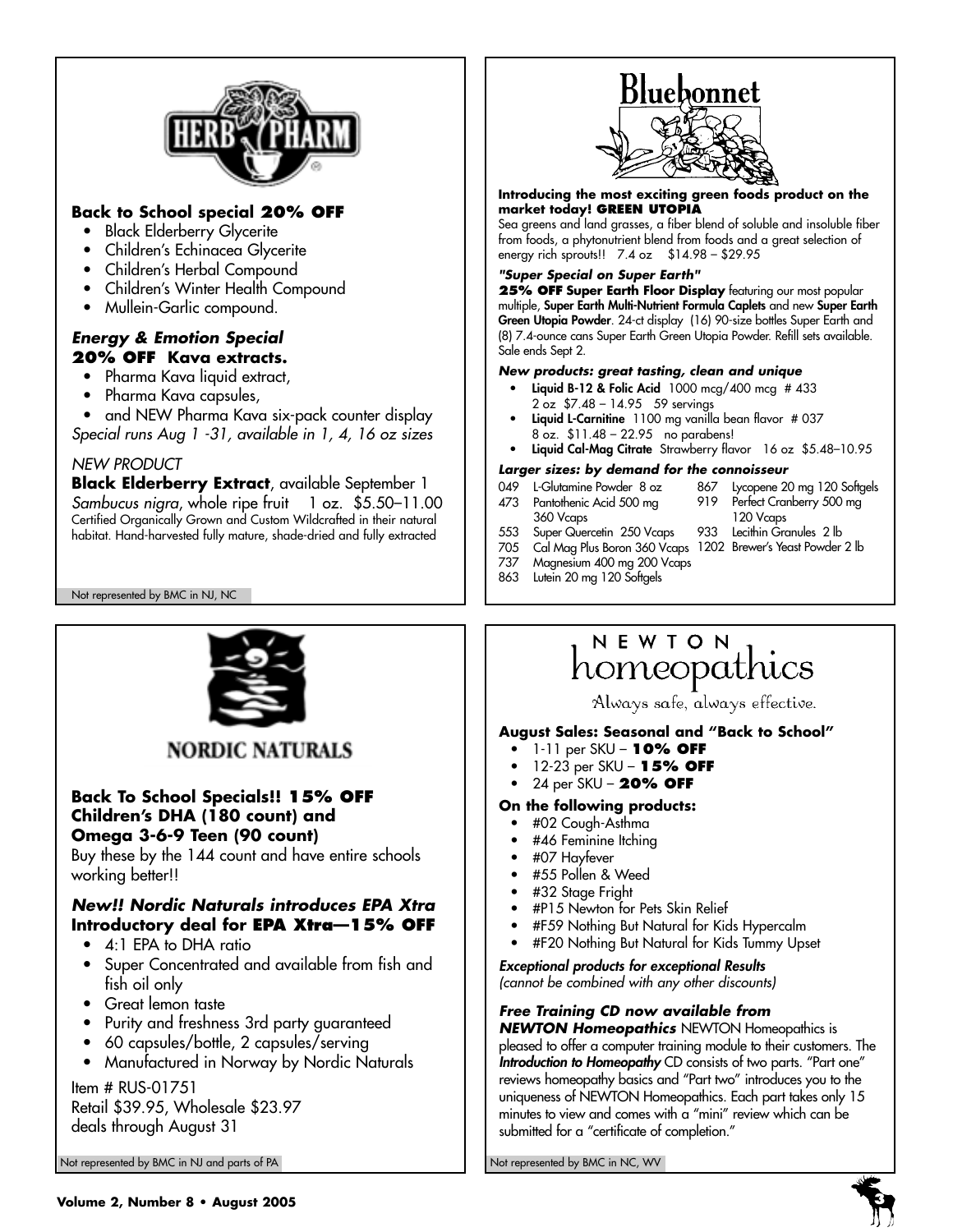# **OLBAS®**

#### **OLBAS Season is on High-alert.**

Remind people of the unforgettable experiences of relief that Olbas brings as the hayfever season settles in. Stock Olbas inhalers on a clip strip and in a display box by the register, near the herbs, near the tissues, near the front door and near the back door.

#### *Need another herb capsule line all of a sudden??*

Maybe you should start introducing the Nature's Wonderland line into your store—a line with a history of quality and a reputation for longevity (since 1924). Penn Herb Company is committed to selling natural, safe and clean herbal products for as long as you want to be supporting natural products. Promote Nature's Wonderland with confidence, and support a truly family-owned and operated business.

- FDA-registered facility, selling
- wildcrafted herbs
- Using 100% vegetarian capsules
- Exceptional, time-tested original formulas

#### **This month: BUY 4, GET ONE FREE of the following:**

Turmeric Root, 60 Vcaps™/ 625mg (Curcuma longa)

\* **Glands Support™**, 60 Vcaps/ 475mg Proprietary Blend 475mg- Calendula flowers, Centaury, Elder leaves, Elder root, Horsetail, Walnut leaves.

#### *"last call for free mixers, while supplies last."*

**Juvo's super display deal**  *Get a sturdy and versatile hand blender to giveaway with case purchases of Juvo.* 

#### **The deal:**

#### **BUY 2 CASES OF JUVO AND GET 12 FREE MIXERS BUY 3 CASES OF JUVO AND GET 18 FREE MIXERS**

Display header reads, *"Buy Juvo by the box and get a free mixer!"*

*Also, request a sample supply of Juvo with every order placed. Promote Juvo!*

#### *Real Athletes use JUVO*

"By existing exclusively on unrefined whole, plant-based foods, energy levels and performance will improve. Juvo is a convenient way to ensure that nutritional requirements are being met when time is at a premium. When traveling, Juvo is an excellent way to supply the body natural, raw, whole food vegan nutrition. For my 2004 six-week summer speaking tour of the US, I consumed Juvo daily to maintain my energy levels naturally."

*—Brendan Brazier, World Famous Vegan Ironman Triathlete* ot represented by BMC in PA, NJ

# EssentialFormulas

#### **Don't let your customers leave the store without some**

# **DR. OHHIRA'S PROBIOTICS 12**—

the world's best selling probiotics Recommended by Ann Louis Gittleman in her best-seller, the *One Day Fast Track Detox Diet.*

A good probiotics is:

- necessary to replenish the digestive tract with an excellent probiotics colony
- especially beneficial after fasting
- essential for pregnancy health, and overall immune health

No other probiotic is attracting as much interest and response as Dr. Ohhira's Probiotics 12

- 100% vegetarian
- Enteric coated, needing no refrigeration
- A 5-year fermentation process yielding 4 organic acids
- One-of-a-kind and without peer

*August is the last month of the Fast Track promo.*  **Fast Track display contest in** *Whole Foods magazine*, deadline to enter Aug 31.

Not represented by BMC in PA, NJ



*The Essence of Well-Being®*

# **30% OFF Selected Diffusers**

- 3 new models— Eve Aromatherapy, Kiva Aromatherapy, and Peaceful Aromatherapy
- 4 colors to choose from Blue, Black, Sage Green, Latte

#### **ON SALE FOR \$6.95 THIS MONTH ONLY!**

- Hand Crafted by AROMALAND in Santa Fe, NM
- Proudly marked "Made in USA"
- Distinctive, contemporary styling
- All diffusers ship with tea light and Essential Oil sample



## **Hair Doc's sales keep**

**growing.** People love the results they get when they introduce hair brushes to their store bodycare sets. And the "Bass Brush" name is synonymous with the highest-quality bath care products in the entire natural foods industry. Quality, support and a program that can work for you to grow sales in a category most stores haven't even touched yet—but which other stores are running strong with.

*Bass Brushes—the oldest and most reputable name in the industry in quality hair brushes/combs, bath care products, toothbrushes, cosmetic brushes and more.*

#### **Invest in every aspect of natural health care.**

(How can you offer natural beer and wine or greeting cards and not combs and brushes?)



#### **10% OFF August promo Nit Kit and Cut Rescue** *Make your Back-to-School section reflect reality!!!!*

**Nit Kit**—the cleanest natural lice remedy on the market. Non-toxic, 'happy to use;'metal lice comb and 5x magnifier; 100% aromatherapy. Contains: Soya and Olive Oils, Vitamin E, Pure Essential Oils of Rosemary, Tea Tree, Thyme, Anise, Peppermint.

**Cut Rescue™**—natural first aid for cuts. Perfect for gymnasts, active children and those learning to shave…and everyone else who has ever cut themselves!!

- Aluminum free.
- 100% Natural non-sting Slippery Elm, Lavender, Plantain and Golden Seal herbs

#### *Buy-In ends Aug 15.*

*Well-in-Hand is a member of the NHF— National Hemophilia Foundation*

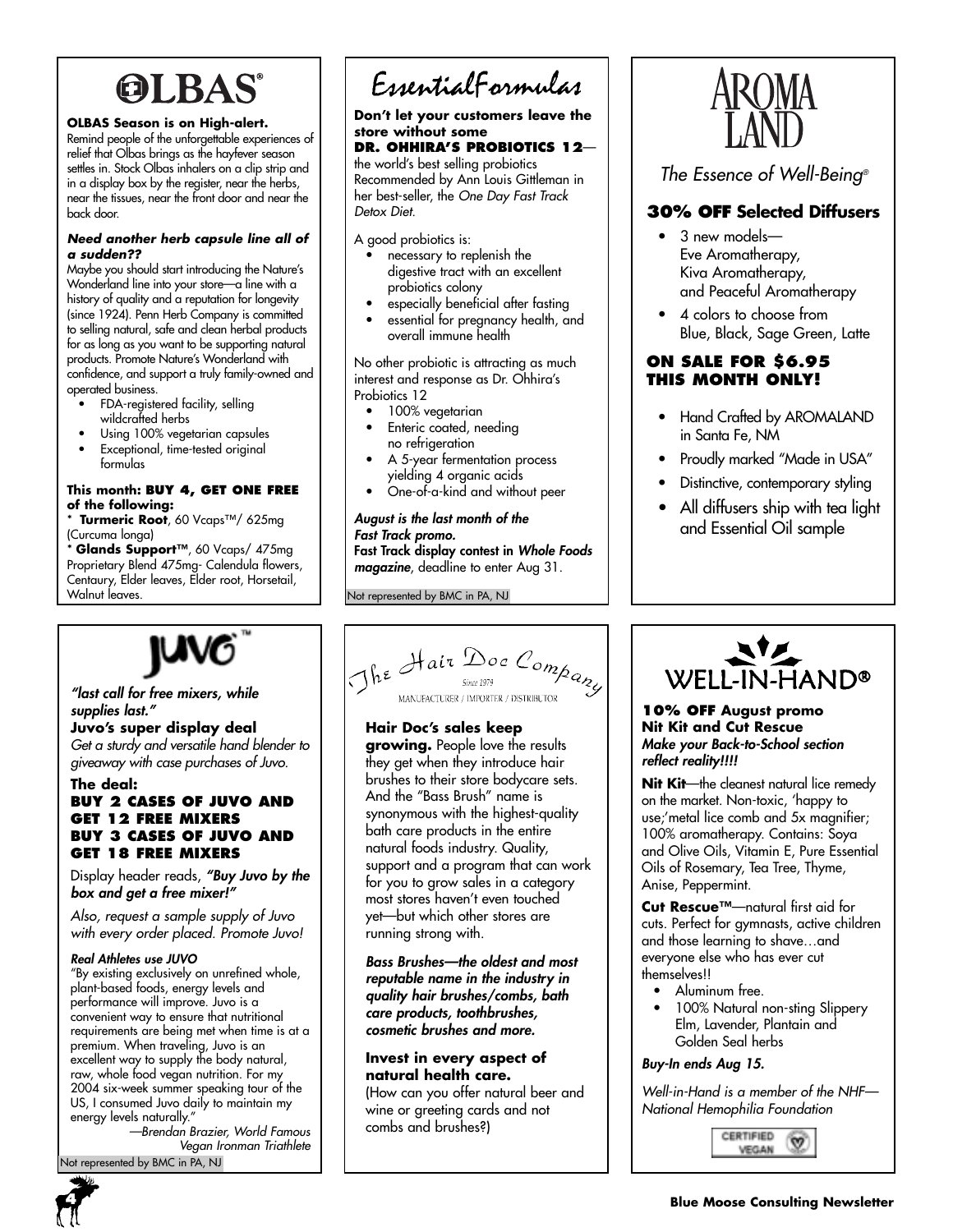

#### **The next big herb on the national stage—Turmeric.**

This age-old herb has been on the radio and in print consistently for the past month. *Are you catching the herbal wave?* 

- The turmeric to be recommending is Himalaya USA's Pure Herbs "turmeric"
	- We grow the herb from "seed to shelf" overseeing quality As a registered pharmaceutical company with ISO 9000 status, we test every
	- batch of herbs produced for heavy metal and other contaminants.
	- Unrivalled quality you can trust

Free telephone-training each month. If staff attends, each person gets a free bottle with the next order, and the store gets a **10% DISCOUNT** on the next order placed with the training code. Himalaya USA supports education for your staff members! *Himalaya Herbal HealthCare Toll-Free Monthly Telephone Training*

#### **August subject: TURMERIC & GINGER**

**WEDNESDAY, AUGUST 31, 2005, 23 Minute 11AM, 3PM, 5PM & 7PM times.**  (4 identical sessions for your convenience)

Himalaya Herbal HealthCare trainer Ryan Malone discusses "Turmeric & Ginger", two of the stars of the Himalaya Pure Herbs line. Himalaya Phone Trainings are held the last Wednesday of every month **Toll-Free 1-866-308-9700 Access Code 81356#**

#### **Summer Sale ends August 31**

| Summer St           | Himalaya<br>Herbal<br><b>Healthcare</b> | Himalaya Himalaya<br>Pure Herbs Herbals |  |
|---------------------|-----------------------------------------|-----------------------------------------|--|
| Combine 25 products | 17% off                                 | $7\%$ off 9% off                        |  |
| Combine 50 products | $20\%$ off                              | 10% off 10% off                         |  |
| combine 75 products | $27%$ off                               | $15\%$ off $12\%$ off                   |  |

Discounts not applicable to Chyavanprash with honey, Forest Honey, or Koflet<sup>™</sup>



#### **INTERESTED IN GROWING A LINE THAT WILL BE LOYAL TO YOUR STORE?**

Genesis Today offers a unique line of nutritional products based upon the clinical experiences of Dr. Lindsey Duncan, and they are in demand now and only available through health food stores. No need to discount heavily or lose market share to internet marketeers.

Make the change and see the investment now bring secure dividends from now on.

*This market is strong and growing*

**Internal Cleansing • Detoxification • Internal Regeneration**

*Learn today about these great Genesis Today's products:*

**4Total Cleanse**—the industry's newest and best internal cleansing system

**4Digestion**—do you want an herbal digestive aid??

**4Total Nutrition**—a liquid multivitamin

**Noni 100**—Noni100 is 100% pure, aged, Noni juice (Morinda Citrifolia) and NOTHING else!

**Noni 99**—our powerful, pure Noni Juice mixed with less than 1% natural Raspberry flavor.



**Health Education : Health Products : Aloe Vera** 

*New Product:* **Leg Gel**  2 oz. roll-on \$11.02–18.99

# **Face & Body Vein Support Formula**

- Most complete formula available
- 19 Active ingredients
- 60-days to more beautiful legs!
- With whole leaf organic aloe vera for superior results

# **Order NOW for 15% OFF on 6 bottles or more**

# *Did you know that Aloe Life products are key in Detoxification?*

Whole leaf Aloe helps the liver.

Add 2 oz. of juice concentrate to any other detox program and feel the difference.

*Health is truly our greatest wealth!*

# **PERFEC ORGANICS**

# **More Clean Organic products from** *Perfect Organics*

# **NEW PRODUCTS**

# *MANDARIN ROSE COCONUT BODY GLOW*

A luxurious, organic revitalizing treatment for face, body and hair. This ultra-hydrating balm is packed with vitamin-rich beautifying ingredients. Repairs, softens, and nourishes from head to toe!

# *MANDARIN ROSE COCONUT BATH THERAPY*

A unique blend of the world's finest mineral rich, therapeutic, and detoxifying sea salts. A pampering bath soak…purifies, relaxes, and rejuvenates your body, mind and spirit.

# **NEW PRODUCT AUGUST SPECIAL SAVE 15%**



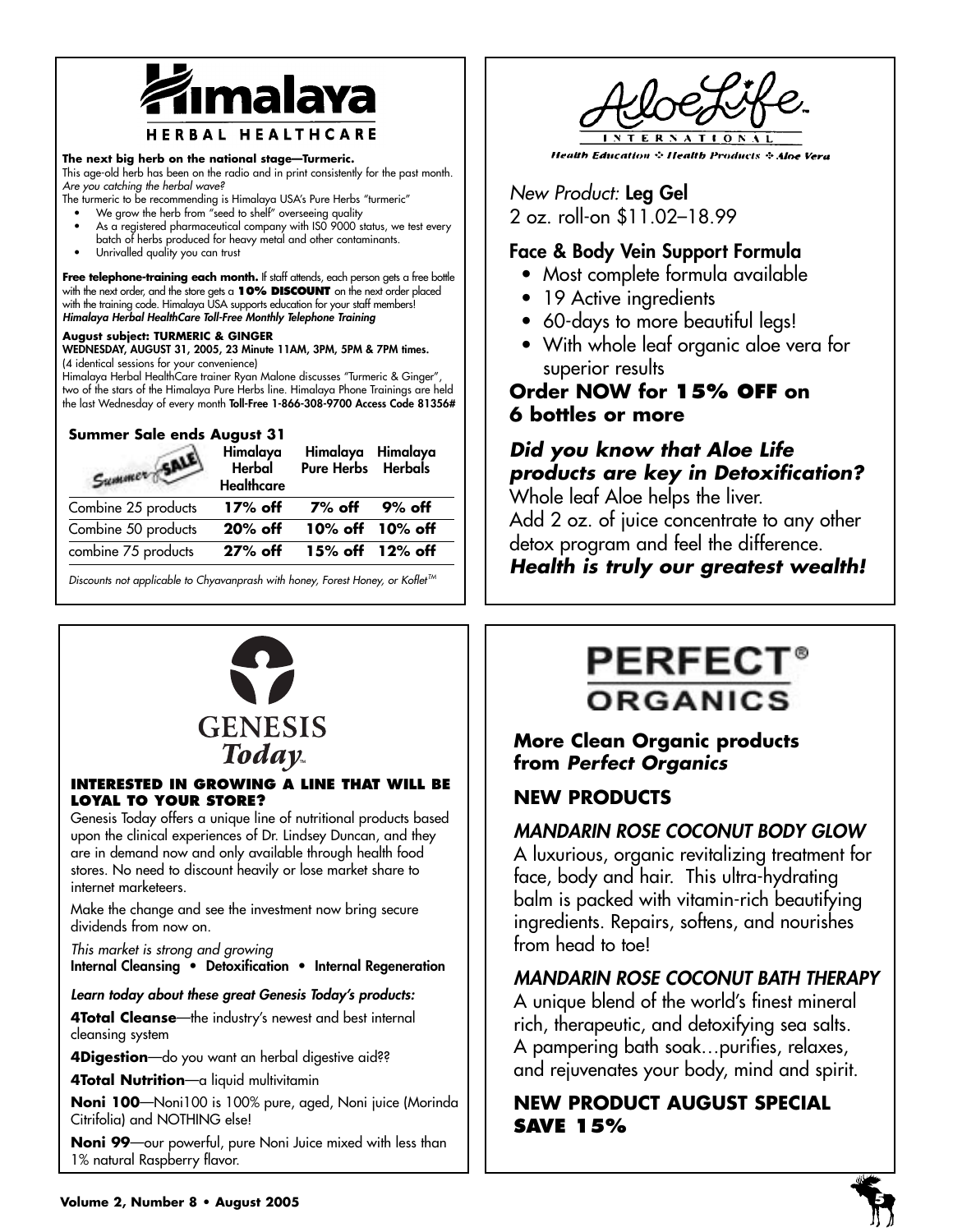# **Going GREEN with Greens**

*continued from page 2*

Finally, the Bluebonnet sweetener of choice—flavor-filled phytonutrient foods. This blend packs a walloping 2500 ORAC value per serving; sweetness derived from foods as whole food nutrition. No added sweeteners, and—like most of the new Bluebonnet products—this green food "necessity" tastes great!! Grasses, fiber, phytonutrients, sprouts—comprehensive supplement compounding.

Something new to the shelf: more sea veggies, more sprouts, more antioxidant protection and most likely more sales. If it can be said that every green foods product is good, then this one stands out as the best in the completeness of its effect. In a 7-ounce can, seven grams per day of light, tasty, nutrient-dense food makes this a one-month supply for the health-smart consumer.

# **Give Us Each Day, Our Daily Greens**

Before Bluebonnet introduced their product, there was only one new darling in the green foods category this year, and that was Aloe Life's *Daily Greens*. The product shines first through its packaging: one of the only green foods products packaged in glass. *Aloe Life's Healthy & Slim Daily Greens* is just that—greens!! The ingredients panel reads down to the bottom as nearly all greens. A full selection that includes 12 green vegetables adding up to the highest amount of greens per serving of any product in the

# marketplace. The

product is light, and feels healthy as you spoon it out of the jar. *Daily Greens* was created by a nutritionist— Karen Masterson Koch—with modern allergies in mind, and as such contains no fillers, or potential irritants. No heavy, unnecessary extra

nutrients or nutrients that could possibly

rancidify. Green perfection. How is it different? *Daily Greens* is perfect for the green foods purist. Someone who does not want every

nutrient category under the sun, but rather just the good clean fun of greens,

# **ANOTHER REASON TO JOIN NNFA**

Here is a great information piece to print out to have available to show customers when they come in with worries about false information being spread via email and fax about CAFTA, our industry and the future of nutritional supplements. The NNFA has done a good job here. Go to the link; read; print and post. Thanks for being a link in the communication tree.

**The NNFA link: www.nnfa.org/codex/news.htm#senatecafta**

Also available on the BlueMooseConsulting.com website under Recent Industry News. Hard copies available from your Blue Moose representative or call Jamie Daly at the office.

# **ADVERTISING TO HELP YOU SELL**

*Media ads and articles this month* 

**Bluebonnet:** *Dolphin Publishing newsletter, NFM, Vitamin Retailer* are running a Bluebonnet Ad for the Super Earth Green Utopia.

**Hair Doc:** full-page ad appeared in *Women's Health & Fitness Magazine*.

**Himalaya USA:** "Pure Herbs" ad "Single In The City" will appear in *Taste For Life* and *Whole Foods* magazines.

**Perfect Organics:** Mandarin Rose Coconut Face and Body Scrub featured in *Elle* magazine advertorial August issue.

**Herb Pharm:** COOL MEDIA HIT – Ed Smith's HerbalEd.org "podcast" (available at http://www.herbaled.org/) has been nominated for a "People's Choice Award" by www.PodcastAwards.com. Visit Herbal Ed's site and see what all the excitement is about.

**Essential Formulas:** has ads and articles appearing at the end of this month in *Taste of Life, Women's Health & Fitness, Alternative Medicine* magazine, and an article by Lyle Hurd in *Total Health for Longevity* that should appear around Expo East.

**Himalaya USA:** *Taste for Life, Vegetarian Times, Whole Foods* and *Natural Health* – Himalaya ad for Pure Herbs – bitter melon, shatavari, gymnema, guduchi, ashwagandha, arjuna.

Green savings.

aloe vera plant can.



As a high-green product, *Daily Greens* is highly alkalizing and the blend is designed with a 3:1 ratio of calcium to phosphorus—important for the proper utilization of calcium and to achieve alkalinity. As the name implies, *Healthy & Slim Daily Greens* is one of the best protocols for assisting people who are weight-conscious. This product will achieve the benefits of detoxification, energy-increase, and digestive tonifying/weight-loss. Daily Greens is one of the most successful products on the market to utilize the sweetener stevia correctly, and it just tastes delightful!

and a few selected additional vegetables. One tablespoon contains 4-5 servings of vegetables and 2 grams of fiber. This product is unique in the addition of whole leaf aloe vera, nopal cactus and bamboo. The connoisseur will also like that this product is admirably priced since one jar is a two-month serving.

*Daily Greens* is brought to you by the people at **Aloe Life International**, and they know aloe better than anyone in the industry. This product joins daily aloe to daily greens, making it beneficial in ways only the miraculous whole leaf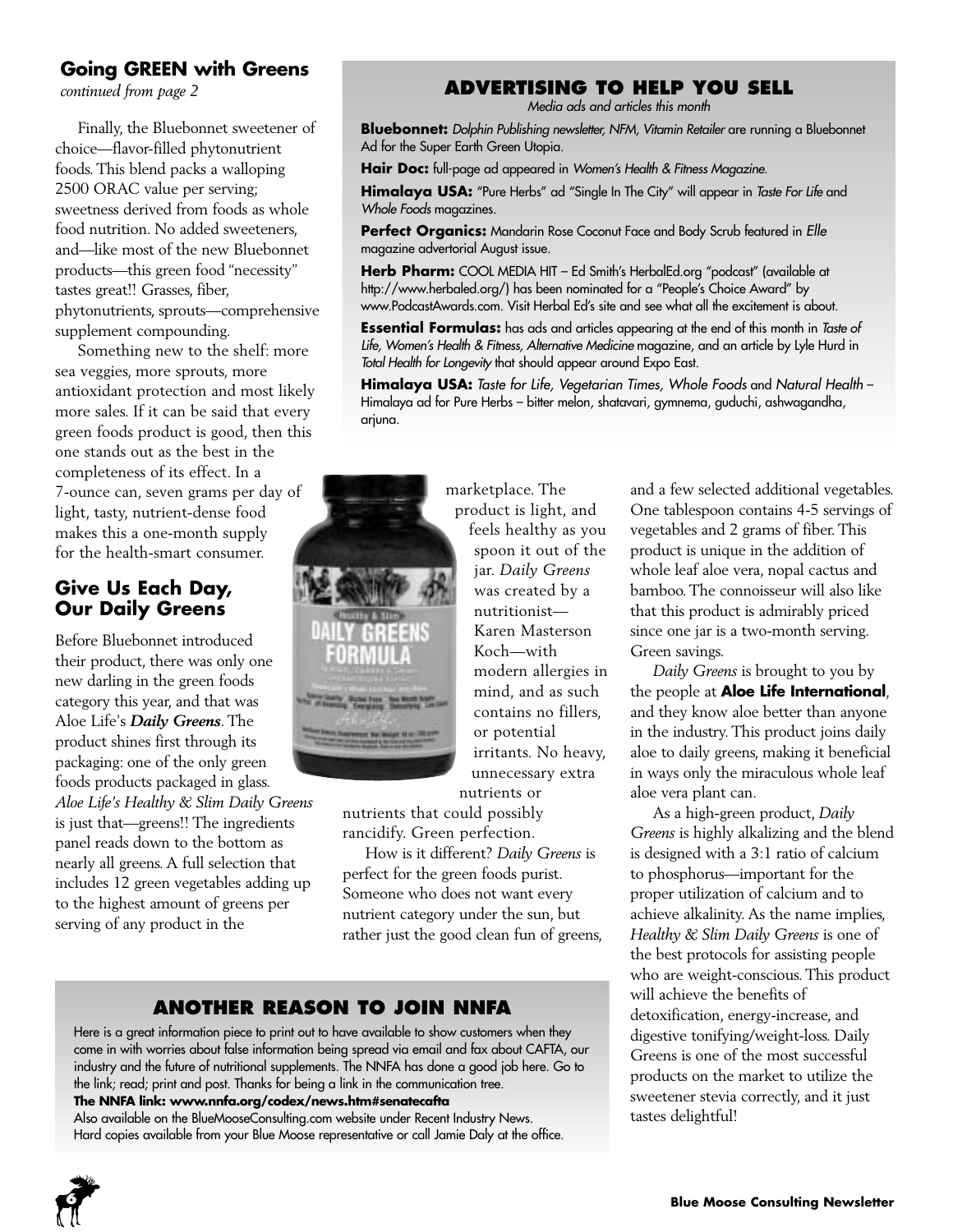

## **Enzyme-rich Greens in every meal**

The final super-green product new to the marketplace is one that has drawn a very loyal and loving following. **Juvo** is a single product raw food mealreplacement, and it caused some stores to think JUVOlution. *Juvo*™ is the creation of a Korean oncologist, Dr. James Hwang, MD. He noted that all his cancer patients were severely deficient in enzymes, and he went about making a superfood product that could be taken in place of a meal. This product has become the rage in an area where both raw-food and dieting are of paramount importance. Most store

buyers admire the product, and want to see it become a mostpopular food option.

How is it different? *Juvo* is a portion-defined blend of organic whole grains, vegetables, sea vegetables herbs and mushrooms. It is blended to provide all the essentials needed for one meal. The foods are sourced directly from a network of farms, and are sent to manufacturing facility for cleaning and immediate freeze-drying to preserve the life-generating enzymes found in farm-fresh foods. *Juvo* therefore retains freshness more than almost any other product on the market: they have a direct connection to the raw materials. *Juvo* has no added sweetener, is a complete food meal, but low in calories. Great for those concerned with sugar metabolism, recharging the immune system, dieting or just looking to consume more raw foods.

*Juvo* is more a whole new category of meal replacement—concentrating on freeze-dried nutrients—than a green food, strictly speaking. But adding *Juvo* to the green food's section of your store would certainly spice up the selection

# **"WE ARE HEALTH FOOD PEOPLE" Employee profile—Jamie Daly** *General Manager, Blue Moose Consulting*



Hello! My name is Jamie Daly, and I am the new General Manager of Blue Moose Consulting! I am new to the Natural Nutrition industry. In March of this year, I was looking for a career change at the time my old college buddy Michael Hennessey was looking to expand his business. My old friend became my new boss!

I come from a unique background of sales, customer service, and political organizing, positions that solidified my success as a responsible, supportive team player. I am enjoying working my way into the natural foods community.

This spirit is also reflected in my two main hobbies – playing music and scouting out places to eat – in both areas it's more fun and rewarding to work with a group!

I work closely with your Blue Moose sales rep as part of the Blue Moose team. I also am in charge of coordinating your co-op advertising, special promotions subsidized by the manufacturer to increase your foot traffic and sales. Feel free to call or write me, anytime. I am here to help!

Thanks to one and all, Jamie Phone and fax 703-521-4567 Jamie.Daly@BlueMooseConsulting.com

# **TESTIMONIALS COUNT**

#### **Yeast Rescue Soap Soother from Well-In-Hand**

"I love Yeast Rescue Soap Soother. It's Great! I hate that Monistat stuff; it's horrible. Yeast Rescue works twice as well and twice as fast. Birth control pills screwed up my system and your Yeast Rescue Soap has changed my life. It worked so well that I bought your Yeast Rescue Treatment. It was fantastic! Please just keep making it!"

*—S.L., MA*

and bring a depth of variety that will excite the healthfood buyer. *Juvo* is great for travel and quick meals and sells super by the cash register. *Juvo's* commitment is to change the health of America by getting people excited to incorporate one packet of Juvo into their diet every day—a health JUVOlution!

Green foods. The selection has never been this exciting or varied. When there is such a cornucopia of superfoods, how can sales not skyrocket? Maybe because we are not sharing the excitement that such life-transforming products can bring. Green foods detoxify and they energize. They are considered superior nutrition for children, adults and the elderly. Are green foods a foundation to your sales approach? Are green foods looked at as a nutritional goldmine in your store? Place them is a position of prominence, review your selection and understand the merits and distinctions among the options you offer to your clientele. Check out these three relatively new products, and compare— I feel confident you will decide that they deserve space on your shelves. Comment to your healthier customers that you have introduced new products of such great merit. Even if you just stock them on the shelf, and make your greens section a destination point in your store, they will sell themselves—as the discerning consumer will chose these winners over and over again. Great for health, great for business. Green foods for green business success! \*